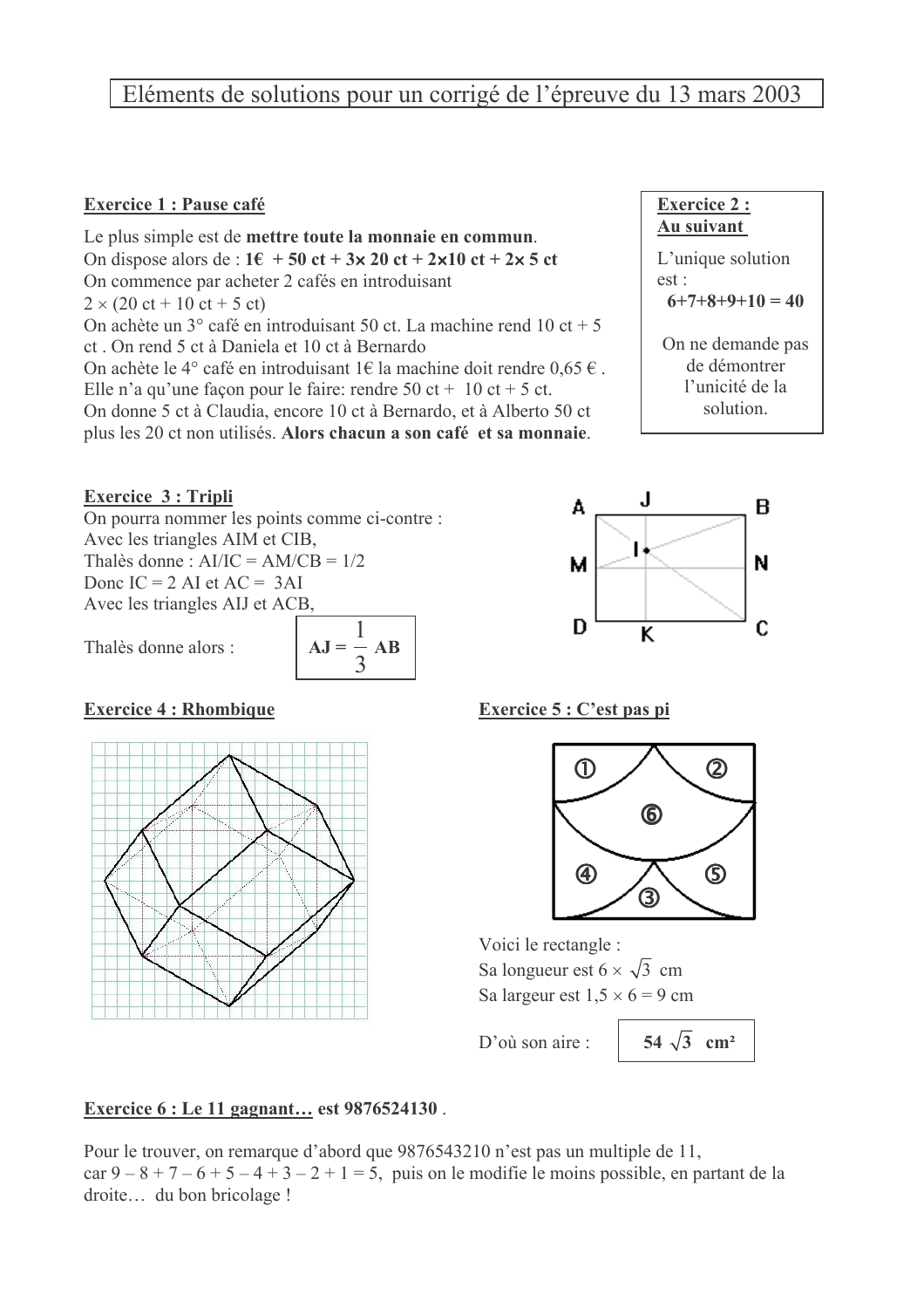# Exercice 7 : A la ficelle

- D'une part  $PF = 14 DP$  puisque la ficelle est tendue
- $\bullet$  et d'autre part  $PC = 14 DP$  puisque les points D, P et C sont alignés

#### $d'$ où l'égalité  $PF = PC$

Cette égalité peut être exploitée pour le tracé : P se trouve sur la médiatrice de [CF]



## **Exercice 8: Police Geometry**

Dans cette géométrie, on obtient une curieuse médiatrice, constituée de deux demi-droites et 3 points isolés.

## **Exercice 10 : Black blanc bloque**



#### **Exercice 9 : Cadran lunaire :**

Le disque lunaire est tangent aux 3 demi-cercles. Soit R son rayon. Alors, dans le triangle AOL :  $OA = \frac{1}{2}$ :  $AL = \frac{1}{2} + R$  et  $OL = 1 - R$ .



## Autres méthodes :

Choisir les points convenables dans  $\bullet$ un réseau de cercles et de droites.



Se débrouiller avec une ficelle etc... comme Kepler!



Il semble que les alignements n'ayant pas de solution soient ceux dont le nombre de jetons est de la forme  $4n + 1$ , mais c'est assez difficile à démontrer

Par contre, il est plus facile d'établir qu'un alignement de 2003 jetons peut être retourné : on commence par la gauche, on retourne les 2000 premiers jetons par groupes de 4 suivant la solution ligne 4, puis on retourne les 3 derniers suivant la solution ligne 3.

> Ce triangle étant rectangle pour des raisons de symétrie. Pythagore donne:  $(\frac{1}{2} + R)^2 = (\frac{1}{2})^2 + (1 - R)^2$ d'où  $R = 1/3$  et  $D = 2/3$